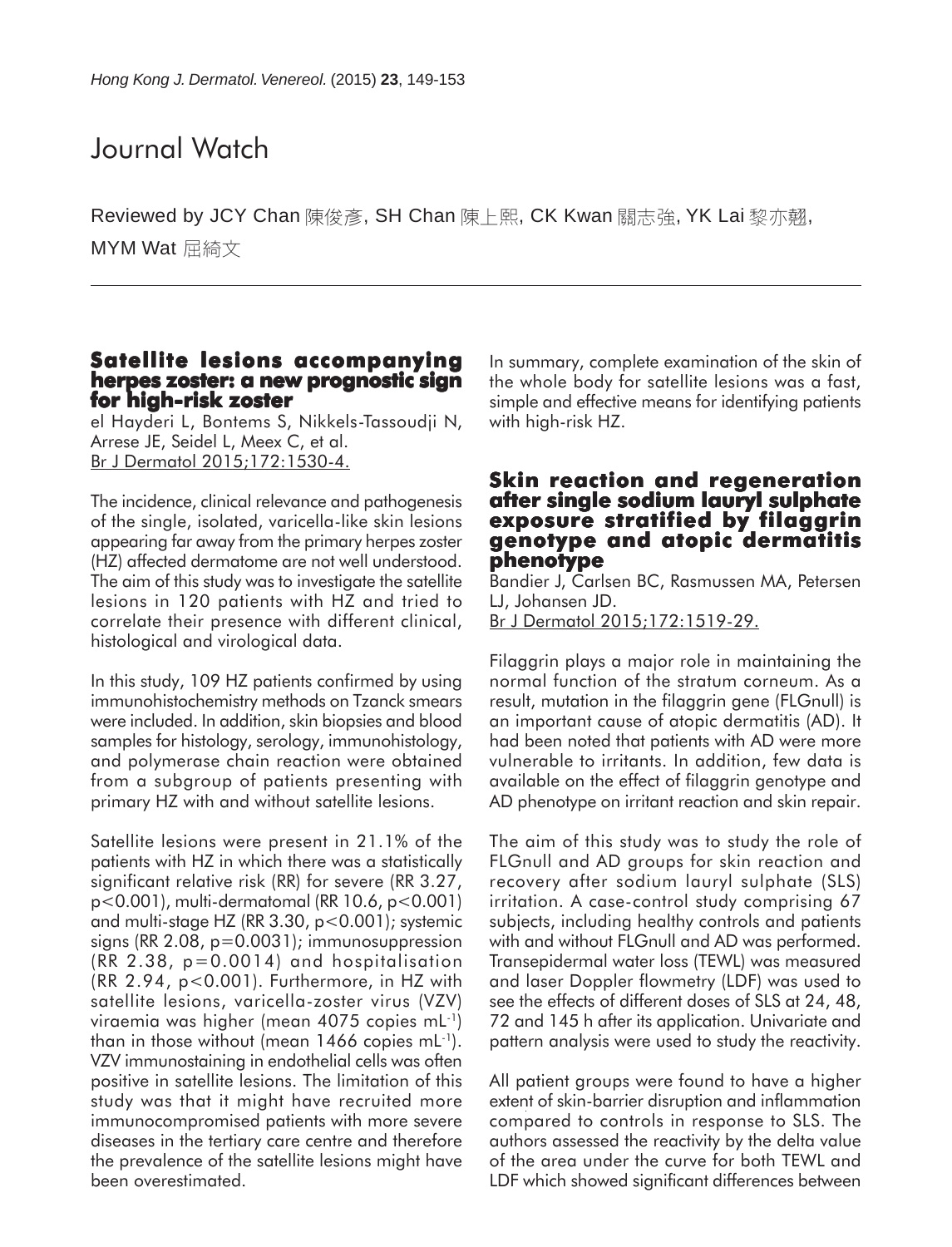healthy controls and in cases with the AD phenotype, regardless of filaggrin mutation. Patients with the AD phenotype showed the poorest regeneration.

In summary, there was a significant difference in skin reaction and regeneration between the patient population and healthy controls. Besides, response severity and regeneration were determined more by AD phenotype than filaggrin genotype.

#### **Histopathology of drug rash with eosinophilia and systemic symptoms syndrome: a morphological and phenotypical study**

Ortonne N, Valeyrie-Allanore L, Bastuji-Garin S, Wechsler J, de Feraudy S, Duong TA, et al. Br J Dermatol 2015;173:50-8.

The purpose of this study was investigate the histopathological features of DRESS syndrome, the phenotype of the effector cells in the skin and to compare the phenotype with the maculopapular rash (MPR).

A retrospective study was carried out on 50 skin biopsies from patients with DRESS syndrome (n=36). The authors studied the histopathological and immunophenotypical features and then compared with a series of MPRs (n=20).

The results showed that various spots of interface dermatitis, involving cutaneous adnexae, were commonly found in patients with DRESS. Furthermore, eosinophils were detected in 20% of cases and neutrophils in 42% of cases. Interestingly, acute generalised exanthematic pustulosis-like (20%), interface dermatitis (74%), eczematous (40%) and erythema multiforme-like (24%) patterns were seen. Cases of DRESS were significantly associated with the presence of two or three of histological patterns in a single biopsy when compared to cases of nondrug-induced dermatoses (p<0.01). These were more obvious in DRESS syndrome with severe cutaneous lesions (p=0.01) than in mild cases of DRESS and MPR. There was a higher percentage of CD8<sup>+</sup> and granzyme B+ lymphocytes seen in patients with the severe form of DRESS. In addition, 28% of biopsies showed atypical lymphocytes which expressed CD8 in most cases and a cutaneous T-cell clone was uncommon (6%).

In conclusion, different inflammatory forms in a single biopsy may be present in DRESS syndrome. It was noted that polyclonal  $CDS<sup>+</sup>$  granzyme  $B<sup>+</sup>$ lymphocytes were found among the cutaneous effector lymphocytes.

## **Pemphigus and associated comorbidities: a cross-sectional sectional study**

Heelan K, Mahar AL, Walsh S, Shear NH. Clin Exp Dermatol 2015;40:593-9.

Pemphigus is a severe, debilitating autoimmune blistering condition with a significant mortality. It is well-known to be associated with other autoimmune diseases such as alopecia areata, vitiligo, rheumatoid arthritis, systemic lupus erythematosus, scleroderma, thyroid dysfunction and myasthenia gravis. The present study aimed to investigate the prevalence of various comorbidities in a cohort of patients with pemphigus. The relative risk of occurrence of individual comorbidities among the patients were also studied. A total of 295 Canadian patients with pemphigus were included in this singlecentre, cross-sectional study. The prevalence of 15 comorbid diseases were analysed. The agestandardised prevalence ratio (SPR) of individual comorbidities in the studied cohort was determined and compared to the prevalence rates of the general Canadian population. In this study, the authors demonstrated that the most frequently occurring comorbidities were diabetes mellitus, hypertension, hypothyroidism, solid-organ tumour (excluding non-melanoma skin cancer), heart disease and asthma. Statistical analyses confirmed that there is a higher prevalence rate of diabetes mellitus (SPR, 2.20 [95% CI, 1.64-2.87]), hypothyroidism (SPR, 1.53 [95% CI, 1.08-2.10]) and inflammatory bowel diseases (SPR, 1.48 [95% CI, 0.40-3.80]). The authors concluded that potential associations with other autoimmune diseases exist among patients with pemphigus. Active screening of blood sugar, thyroid dysfunction and bowel symptoms should be considered in all patients with this autoimmune blistering condition. Given the retrospective nature of this study, future prospective trials with a larger sample size are required to confirm the findings.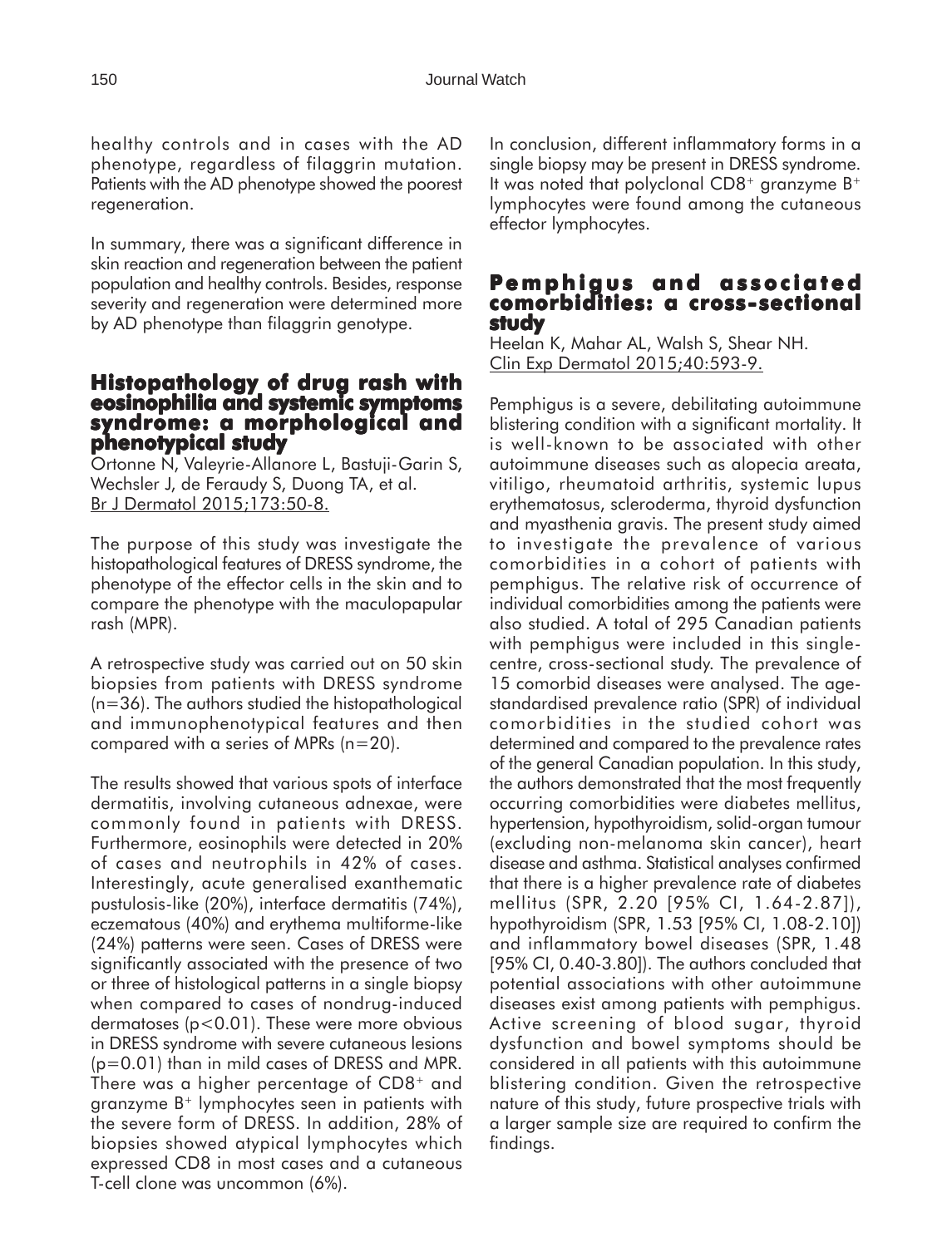## **Phototherapy in the elderly**

Powell JB, Gach JE. Clin Exp Dermatol 2015;40:605-10.

The geriatric population often presents with a unique pattern of skin conditions when compared to the general adult patients. With an ageing population, there is an immense need to understand the specific physical structures and physiological functions of the aged skin. It is largely unknown whether similar clinical responses and improvements to phototherapy could be achieved among elderly patients. Also, the overall safety profile of UV radiation in the elderly is unknown. The present study aimed to determine the clinical efficacy and safety of phototherapy among geriatric patients. This was a retrospective, singlecentre study of 249 patients, who had completed a course of phototherapy in a tertiary centre in the United Kingdom in 2014. Among them, 31 patients were above the age of 65 and had received phototherapy. The underlying indications were eczema (11%), psoriasis (51%), others (11%), prurigo nodularis (11%), pruritus (11%) and Grover's disease (5%). They received a total of 739 sessions of phototherapy (narrow-band UVB [nbUVB] in 88%; psoralen plus UVA [PUVA] in 12%). The acute adverse event rate was 1.89% (mild erythema,  $n=13$ ; moderate erythema,  $n=1$ ). Two patients had terminated the phototherapy prematurely. One was due to a scheduled surgery and the other was due to difficulties in transportation. Among those who finished their courses of phototherapy, 84% achieved clear, near-clear or moderate skin clearance responses. Only two patients (8%) had minimal responses and they had the underlying diseases of polymorphic light eruption and psoriasis. For those who had completed treatment with nbUVB, 91% achieved a clear or near-clear response after an average of 30 treatment sessions. The authors concluded that phototherapy was in general a well-tolerated, safe, and effective treatment modality for a variety of dermatological conditions in the elderly. Apparently, no specific alteration in the treatment protocol appeared necessary for these patients.

## **Cardiovascular comorbidities in patients with rosacea: A nationwide case-control study from Taiwan**

Hua TC, Chung PI, Chen YJ, Wu LC, Chen YD, Hwang CY, et al. J Am Acad Dermatol 2015;73:249-54.

Rosacea is a chronic inflammatory skin disorder. As shown in psoriasis, chronic inflammation plays a role in atherosclerosis and cardiovascular disease. However, this association had not been well-studied in rosacea. In this nation-wide casecontrol study, the authors investigated the association of rosacea with cardiovascular risk factors and coronary artery disease (CAD). Data was collected from the National Health Insurance Research Database (NHIRD) in Taiwan, which covered 99.6% of Taiwan population. Individuals who were diagnosed to have rosacea by dermatologists on at least two occasions between 1997 and 2010 were recruited to ensure diagnostic validity. Those with the diagnoses of acne, seborrhoeic dermatitis and lupus erythematosus, which are clinical mimickers of rosacea, were excluded. Equal numbers of ageand gender-matched controls were selected from the Longitudinal Health Insurance Database 2000, which was a random sample from NHIRD.

A total of 33,553 patients with rosacea were selected, 74.4% were females and 25.6% males. Patients with rosacea had a significantly higher risk of dyslipidaemia (OR 1.41, 95%CI 1.36- 1.46), CAD (OR 1.35, 95%CI 1.29-1.41) and hypertension (OR 1.17, 95%CI 1.12-1.21). CAD was independently associated with rosacea after adjustment for other cardiovascular risk factors.

Chronic inflammation causes structural changes in lipoproteins, which may affect their ability to clear cholesterol. Also, paraoxonase-1 (PON1) activity was found to be significantly lowered in patients with rosacea. This was also found in dyslipidaemic and hypertensive patients, and was a known predictor of CAD. The authors concluded that patients with rosacea are more likely to have dyslipidaemia, hypertension and CAD and clinicians should screen for CVD risk factors in these patients. However, since the data was collected from NHIRD, clinical information about the severity and subtype of the disease was lacking.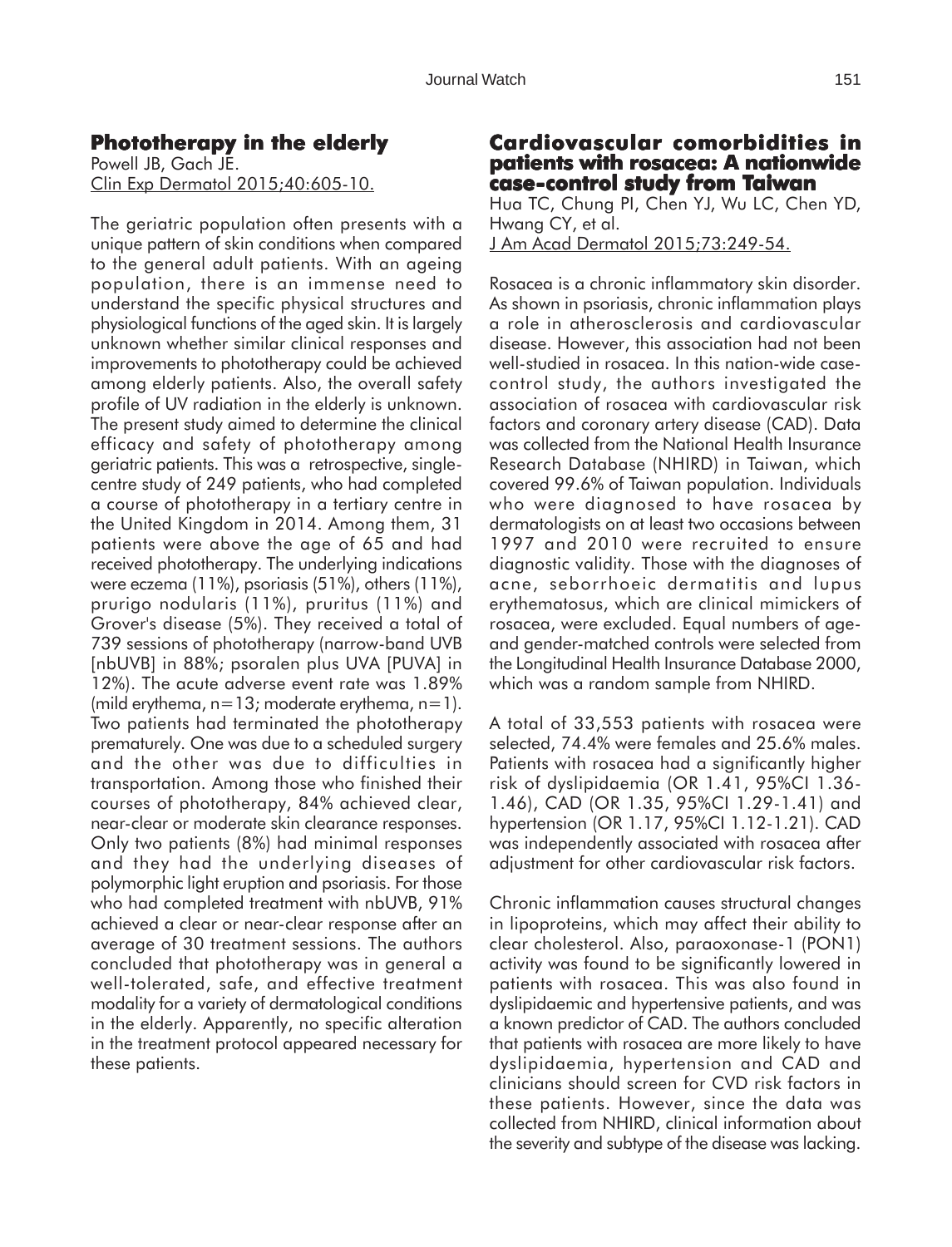Also, misclassification of the disease or miscoding may be a source of error from this nationwide database.

## **Liver injury in patients with DRESS: A clinical study of 72 cases**

Lin IC, Yang HC, Strong C, Yang CW, Cho YT, Chen KL, et al. J Am Acad Dermatol 2015;72:984-91.

Drug reaction with eosinophilia and systemic symptoms (DRESS) is a severe drug reaction characterised by multi-organ involvement. Liver injury accounts for the most common visceral involvement. However, clinical characteristics of liver injury and relationships with culprit drugs have not been well-studied. In this retrospective study, the authors reviewed clinical records from the National Taiwan University Hospital database from year 2000-2013. Seventy-two cases were included and 86.1% had liver injury. The most common culprit drugs were allopurinol, phenytoin and dapsone. Atypical lymphocytosis was shown to be significantly associated with liver injury. Among those with liver damage, 37% had cholestatic type, 27.4% mixed type and 19.4% hepatocellular type. Older patients tend to have

cholestatic type which is associated with interface changes in skin pathology. Moreover, different drugs might give different patterns of liver damage, e.g allopurinol-DRESS showed cholestatic pattern, while carbamazepine-DRESS had hepatocellular damage.

The authors concluded that atypical lymphocytosis might be an indicator for liver injury in DRESS and they postulated that the association of atypical lymphocytosis with liver injury might be due to the reactivation of human herpes virus or other viral reactivation and the activation of inflammatory cytokine cascade. Moreover, the difference in liver injury in different age groups could be explained by the difference in culprit drugs, variation in immune function and ageing of the hepatobiliary system.

This study showed that liver injury is commonly associated with DRESS and early diagnosis and management may improve the outcome of these patients. However, the small number of cases and the retrospective nature limited this study.

## **Association of psoriatic disease with uveitis. A Danish nationwide cohort nationwide cohort study**

Egeberg A, Khalid U, Gislason GH, Mallbris L, Skov L, Hansen PR.

JAMA Dermatol. doi:10.1001/jamadermatol. 2015.1986. Published online July 29, 2015.

The relationship between uveitis and spondyloarthropathies has been well-established. However, evidence about the risk of uveitis in patients with psoriasis with or without arthritis is lacking. Moreover, the risk of psoriasis or psoriatic arthritis in patients with uveitis is not known. The associations among uveitis, mild psoriasis, severe psoriasis, and psoriatic arthritis were examined in this cohort study.

This was a 15-year cohort study investigating the relationship between psoriatic disease and uveitis in Denmark. A total of 74,129 patients with incident psoriasis and 13,114 patients with incident uveitis were identified. It was found that there was an overall increased risk for uveitis in patients with psoriasis and psoriatic arthritis. An increased risk (reported as incidence rate (IR) ratio [95%CIs]) was demonstrated for uveitis in mild psoriasis (1.38 [1.11-1.70]) and psoriatic arthritis (2.50 [1.53-4.08]) but not for severe psoriasis (1.40 [0.70-2.81]) (p=0.34). Moreover, increased risks for mild psoriasis, severe psoriasis and psoriatic arthritis in patients with uveitis were identified. In patients with uveitis, the IR ratios (95%CIs) were 1.59 (1.32-1.91 [p<0.001]) for mild psoriasis, and 2.17 (1.40-3.38 [p<0.001]) for severe psoriasis respectively. For psoriatic arthritis, the IR was  $3.77$  (2.66-5.34 [p<0.001]).

This study demonstrated a bidirectional association between psoriatic disease and uveitis. It is suggested that a shared pathogenic pathway and increased systemic inflammation may contribute to the observed relationship. The authors suggested that attention should be paid to eye symptoms in patients with psoriasis and psoriatic arthritis, while patients with uveitis should be enquired about skin and joint symptoms.